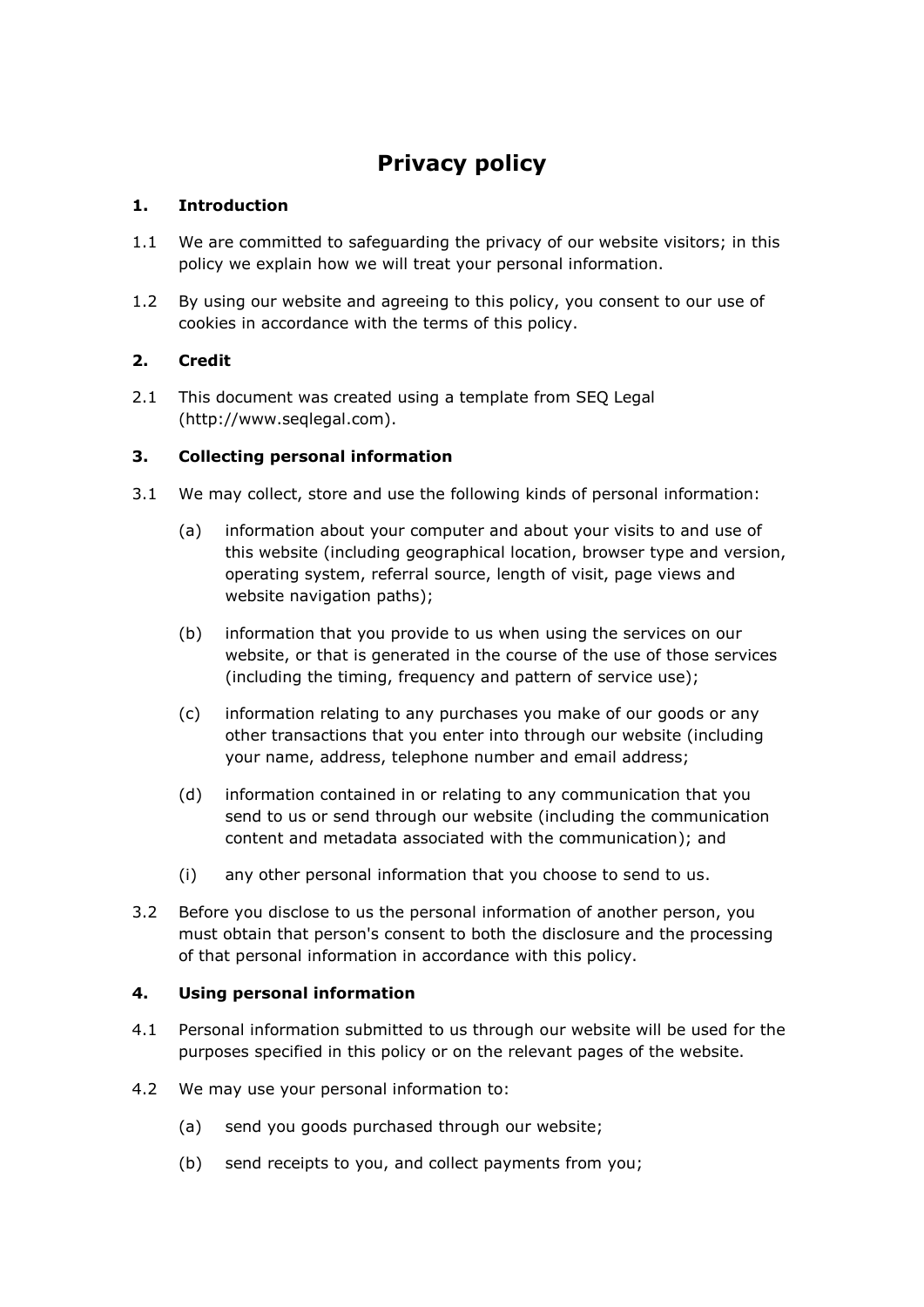- (c) send you email notifications that you have specifically requested;
- (d) deal with enquiries and complaints made by or about you relating to our website;
- (e) keep our website secure and prevent fraud; and
- (n) verify compliance with the terms and conditions governing the use of our website.
- 4.3 Your privacy settings can be used to limit the publication of your information on our website, and can be adjusted using privacy controls on the website.
- 4.5 We will not, without your express consent, supply your personal information to any third party for the purpose of their or any other third party's direct marketing.
- 4.6 All our website financial transactions are handled through our payment services provider, PayPal. You can review the provider's privacy policy at https://www.**paypal**[objects.com/webstatic/ua/pdf/EU/](https://www.paypalobjects.com/webstatic/ua/pdf/EU/privacy.pdf)**privacy**.pdf . We will share information with our payment services provider only to the extent necessary for the purposes of processing payments you make via our website, refunding such payments and dealing with complaints and queries relating to such payments and refunds.

#### **5. Disclosing personal information**

- 5.1 We may disclose your personal information to any of our employees insofar as reasonably necessary for the purposes set out in this policy.
- 5.2 We may disclose your personal information:
	- (a) to the extent that we are required to do so by law;
	- (b) in connection with any ongoing or prospective legal proceedings;
	- (c) in order to establish, exercise or defend our legal rights (including providing information to others for the purposes of fraud prevention and reducing credit risk);
	- (d) to any person who we reasonably believe may apply to a court or other competent authority for disclosure of that personal information where, in our reasonable opinion, such court or authority would be reasonably likely to order disclosure of that personal information.
- 5.4 Except as provided in this policy, we will not provide your personal information to third parties.

#### **6. Retaining personal information**

6.1 This Section 6 sets out our data retention policies and procedure, which are designed to help ensure that we comply with our legal obligations in relation to the retention and deletion of personal information.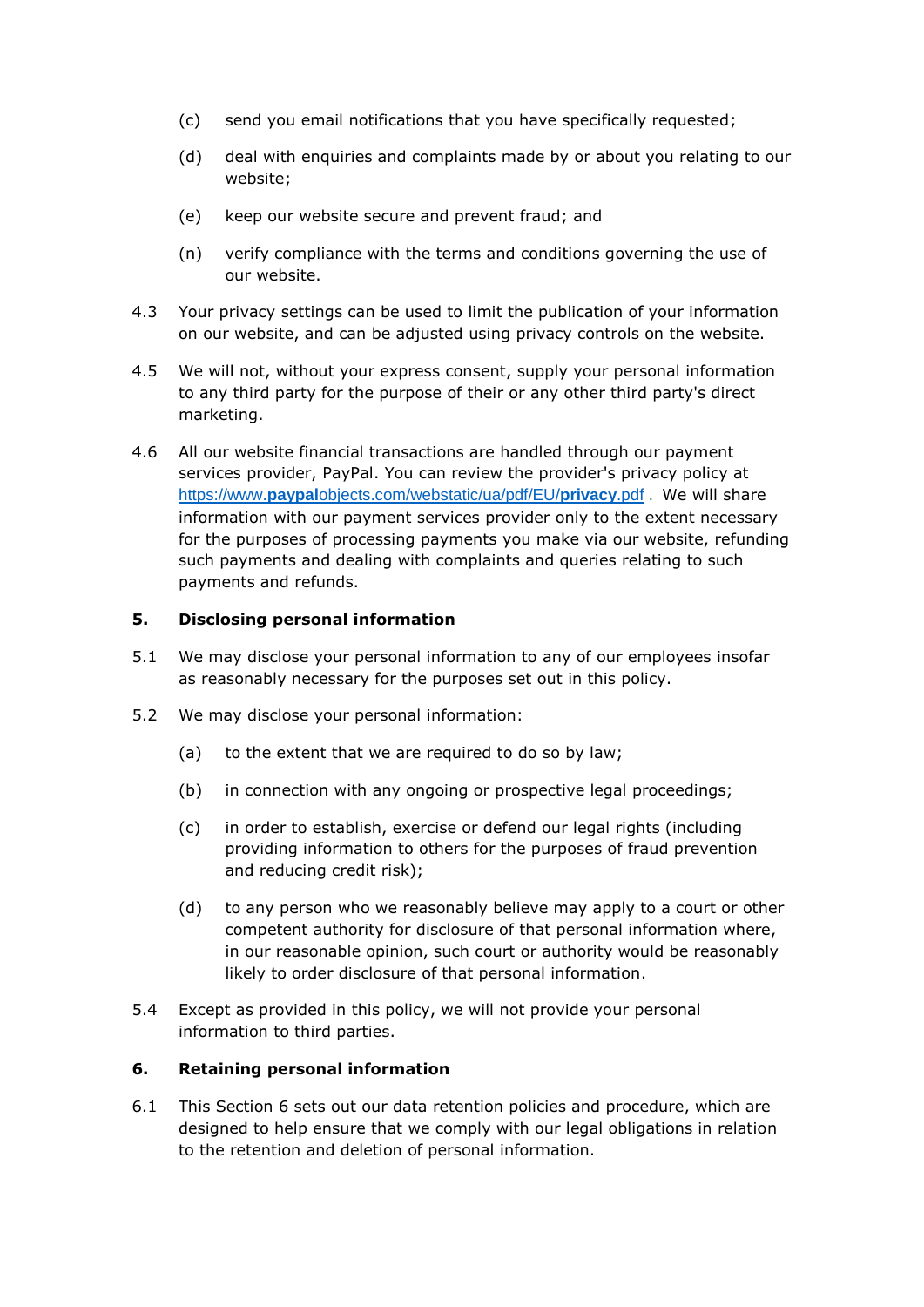- 6.2 Personal information that we process for any purpose or purposes shall not be kept for longer than is necessary for that purpose or those purposes.
- 6.3 Without prejudice to Section 6.2, we will usually delete personal data falling within the categories set out below at the date/time set out below:
	- (a) Personal information will be deleted 4 days after the order has been received by the customer.
- 6.4 Notwithstanding the other provisions of this Section 6, we will retain documents (including electronic documents) containing personal data:
	- (a) to the extent that we are required to do so by law;
	- (b) if we believe that the documents may be relevant to any ongoing or prospective legal proceedings; and
	- (c) in order to establish, exercise or defend our legal rights (including providing information to others for the purposes of fraud prevention and reducing credit risk).

## **7. Security of personal information**

- 7.1 We will take reasonable technical and organisational precautions to prevent the loss, misuse or alteration of your personal information.
- 7.2 We will store all the personal information you provide on our secure (password- and firewall-protected) servers.
- 7.3 All electronic financial transactions entered into through our website will be protected by encryption technology.
- 7.4 You acknowledge that the transmission of information over the internet is inherently insecure, and we cannot guarantee the security of data sent over the internet.

#### **8. Amendments**

- 8.1 We may update this policy from time to time by publishing a new version on our website.
- 8.2 You should check this page occasionally to ensure you are happy with any changes to this policy.
- 8.3 We may notify you of changes to this policy [by email or through the private messaging system on our website].

## **9. Your rights**

- 9.1 You may instruct us to provide you with any personal information we hold about you; provision of such information will be subject to:
	- (a) the payment of a fee (currently fixed at GBP 10); and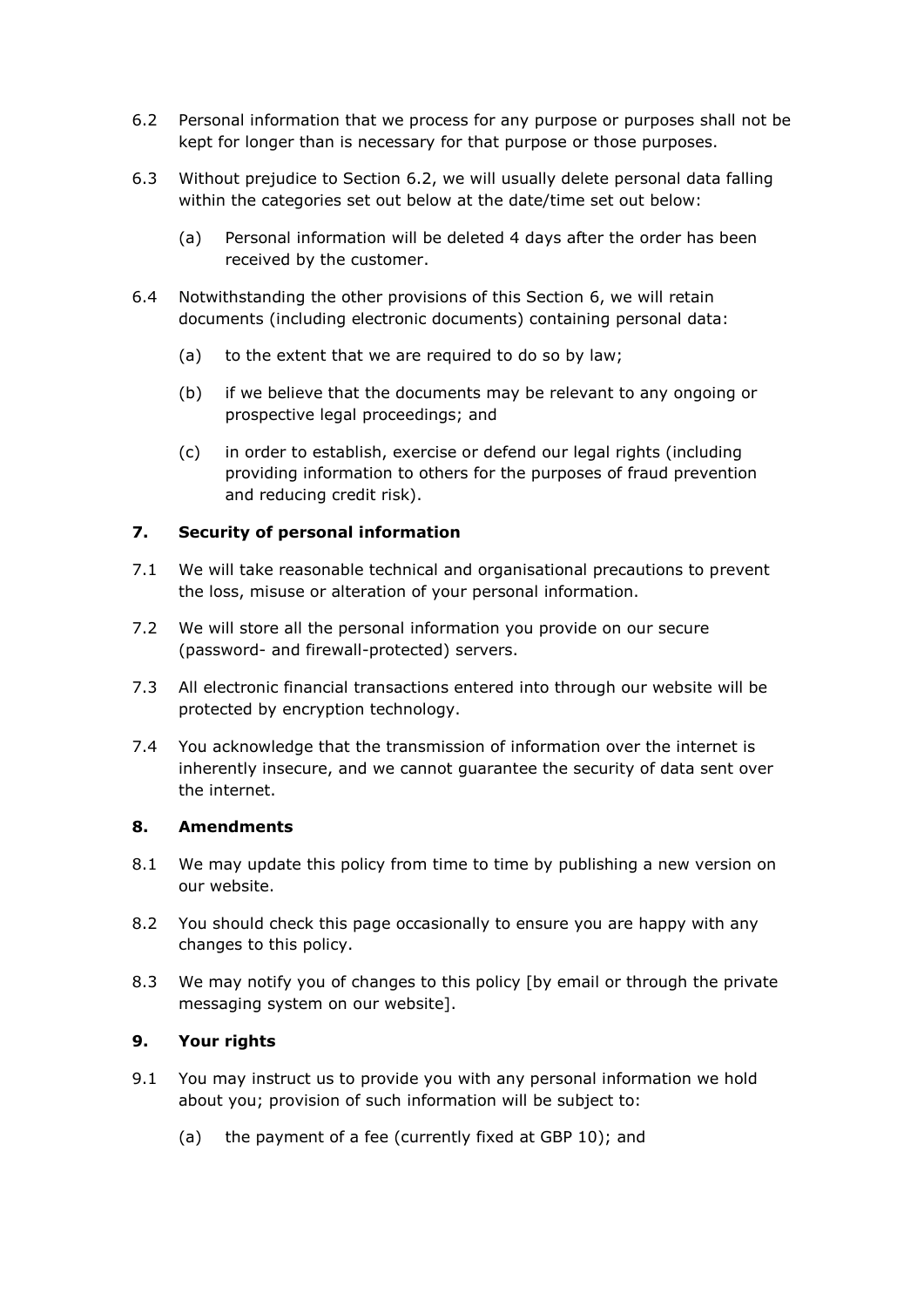- (b) the supply of appropriate evidence of your identity [(for this purpose, we will usually accept a photocopy of your passport certified by a solicitor or bank plus an original copy of a utility bill showing your current address)].
- 9.2 We may withhold personal information that you request to the extent permitted by law.
- 9.3 You may instruct us at any time not to process your personal information for marketing purposes.
- 9.4 In practice, you will usually either expressly agree in advance to our use of your personal information for marketing purposes, or we will provide you with an opportunity to opt out of the use of your personal information for marketing purposes.

#### **10. Cookies**

- 10.1 Our website uses cookies.
- 10.2 A cookie is a file containing an identifier (a string of letters and numbers) that is sent by a web server to a web browser and is stored by the browser. The identifier is then sent back to the server each time the browser requests a page from the server.
- 10.3 Cookies may be either "persistent" cookies or "session" cookies: a persistent cookie will be stored by a web browser and will remain valid until its set expiry date, unless deleted by the user before the expiry date; a session cookie, on the other hand, will expire at the end of the user session, when the web browser is closed.
- 10.4 Cookies do not typically contain any information that personally identifies a user, but personal information that we store about you may be linked to the information stored in and obtained from cookies.
- 10.5 We use only session on our website.
- 11.7 Most browsers allow you to refuse to accept cookies; for example:
	- (a) in Internet Explorer (version 11) you can block cookies using the cookie handling override settings available by clicking "Tools", "Internet Options", "Privacy" and then "Advanced";
	- (b) in Firefox (version 44) you can block all cookies by clicking "Tools", "Options", "Privacy", selecting "Use custom settings for history" from the drop-down menu, and unticking "Accept cookies from sites"; and
	- (c) in Chrome (version 48), you can block all cookies by accessing the "Customise and control" menu, and clicking "Settings", "Show advanced settings" and "Content settings", and then selecting "Block sites from setting any data" under the "Cookies" heading.
- 11.8 Blocking all cookies will have a negative impact upon the usability of many websites.